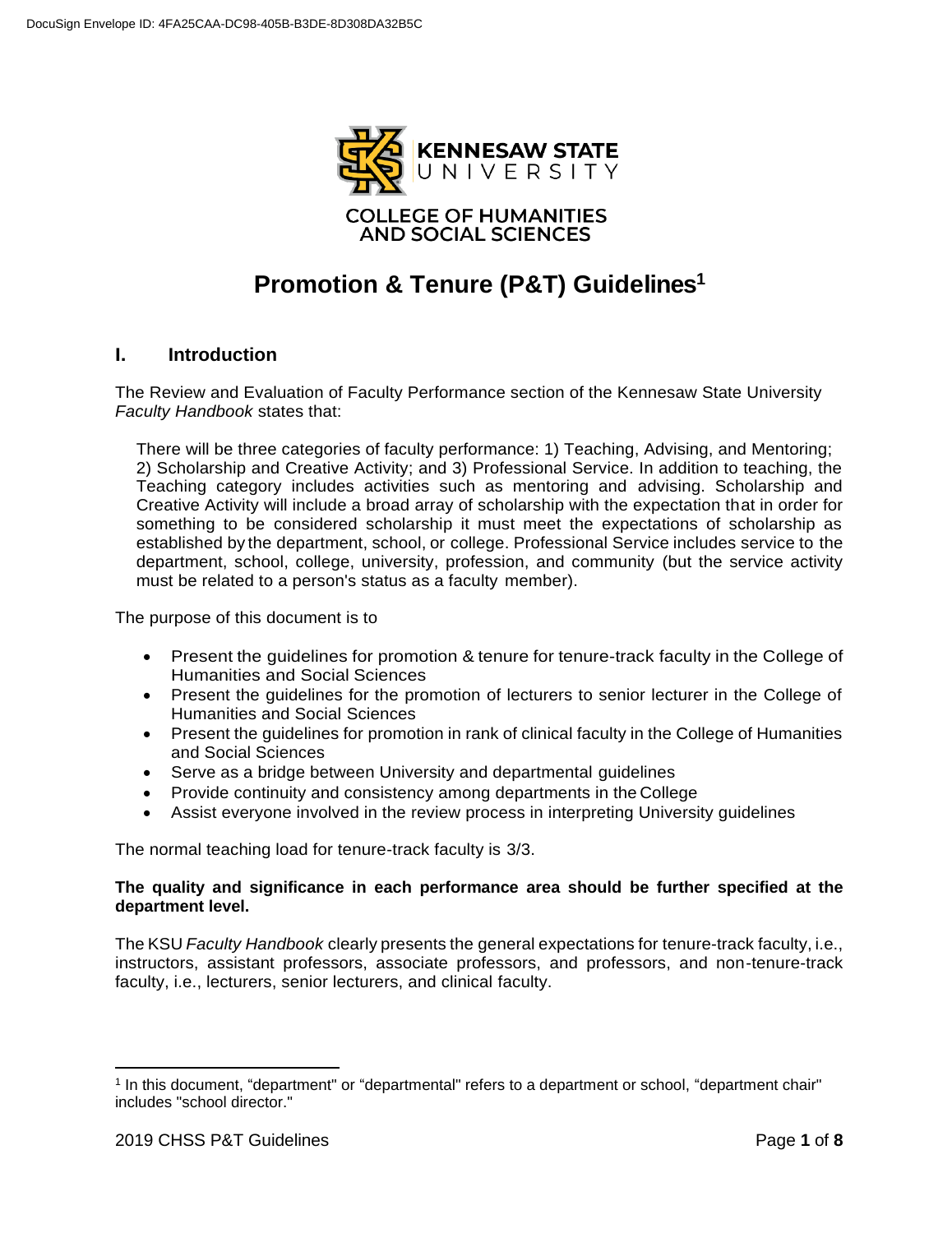# **II. Faculty Workload**

Faculty workload models provide alignment of faculty interests and strengths with department, college, and university goals and resources. They ensure equity among faculty while recognizing the broad range of disciplines and degree programs within our college. The standard workload for pre-tenured and tenured faculty consists of a 3/3 teaching load (60 percent of the annual workload), 30 percent effort toward scholarship and creative activity, and 10 percent toward service. The standard faculty workload for lecturers and senior lecturers is 90 percent teaching and 10 percent service (90/0/10). The workload for clinical faculty depends on situational context and must be defined in the FPA.

Workload models for tenured faculty can vary, with a minimum service load of 10 percent. As presented in the *Faculty Handbook*, there are a number of possible modifications to workload, which can either increase or decrease a faculty member's teaching load. Tenured faculty who consistently meet expectations on the standard workload model (60/30/10) will not be required to move to a different model; however, faculty for whom a different model would be more appropriate will collaborate with their Chair/Director in the selection of that model through the annual ARD/FPA process, which must be approved by the Dean. A faculty member's strengths, interests, and past five years' annual reviews will serve as the primary guide to the selection of the model. The number of years of ARDs to consider shall follow the most recent *Faculty Handbook*. A faculty member may appeal a workload decision approved by the Chair and the Dean to the next level of authority. Modified workloads for tenure-track faculty who wish to maintain a path back to the standard workload model will not exceed a teaching load of eight three-credit hour courses.

# **III. Tenure-Track Teaching Faculty Expectations**

This section of the CHSS Guidelines summarizes the general expectations of tenure-track faculty members and, in regard to teaching, advising, and mentoring, adds a stipulation not in the university-wide guidelines (see Section IV below).

There will be three categories of faculty performance: 1) Teaching, Advising, and Mentoring; 2) Scholarship and Creative Activity; and 3) Professional Service. In addition to teaching, the Teaching category includes activities such as mentoring and advising. Scholarship and Creative Activity will include a broad array of scholarship with the expectation that in order for something to be considered scholarship it must meet the expectations of scholarship as established by the department, school, or college.

Professional Service includes service to the department, school, college, university, profession, and community (but the service activity must be related to a person's status as a faculty member).

As stated in the KSU *Faculty Handbook,* the categories of faculty evaluation are

- Teaching, advising, and mentoring
- Scholarship and Creative Activity
- Professional service

Faculty members' performance must be noteworthy in at least two areas, of which teaching, advising, and mentoring must be one, and satisfactory in the third. Faculty members are to engage in scholarly activity in all of the chosen areas. In one area, at least, faculty members are expected to produce scholarship.<sup>2</sup>

 <sup>2</sup> The *Faculty Handbook* defines scholarly activity as "... a cyclical process that is deliberate and intentional, systematic and planned, measured and evaluated, revised and rethought." It defines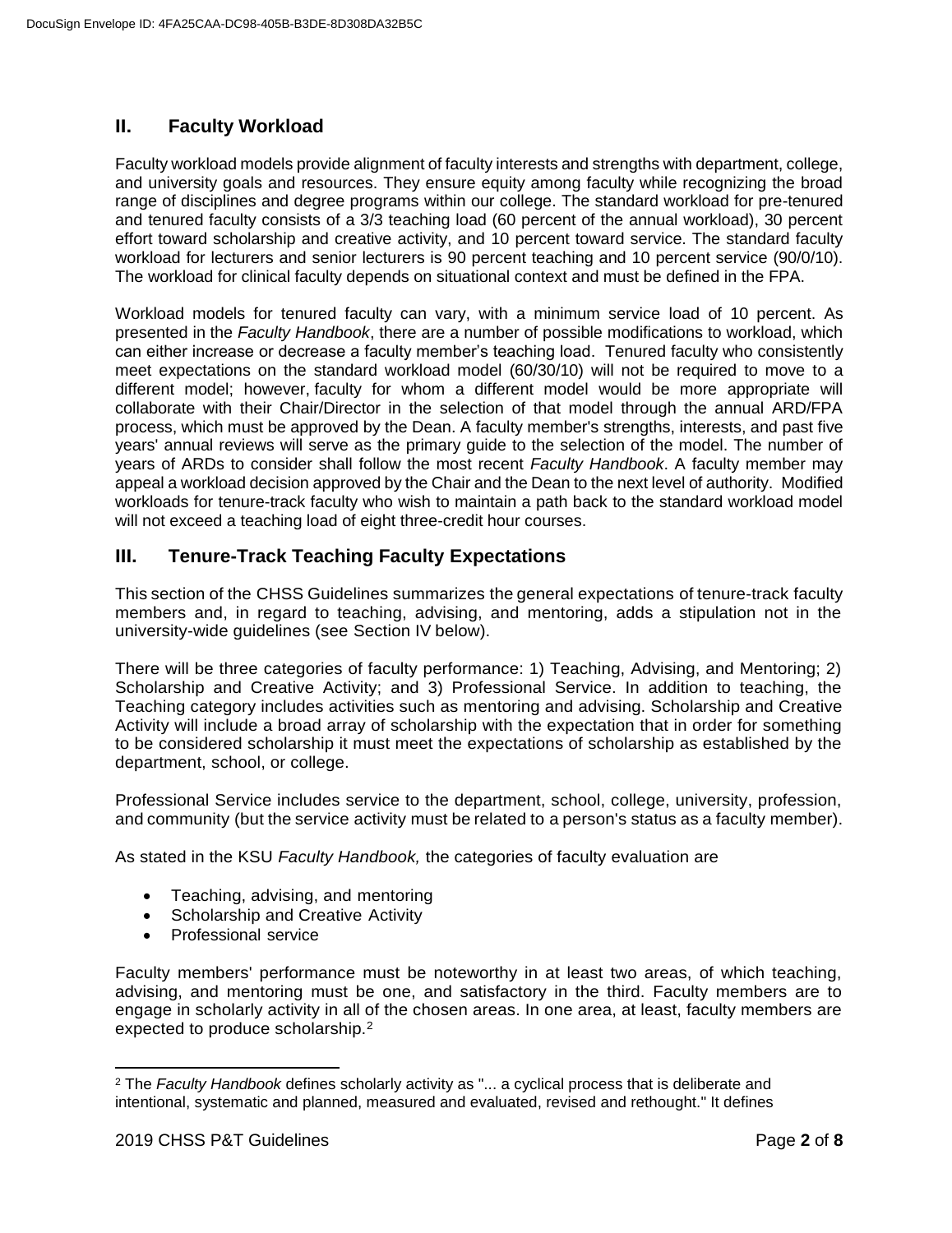The College of Humanities and Social Sciences guidelines acknowledge the three schools and the eight distinctive, diverse academic departments making up the College. Further, the College acknowledges that departmental guidelines will address the distinctive expectations of faculty members in the schools and departments.

Nevertheless, in all of the areas selected for evaluation, all faculty in the College are expected to

- Maintain the up-to-date knowledge, skills, and credentials needed to fulfill their commitments and to incorporate them into their scholarly activities and scholarship
- Meet their responsibilities and carry out their assignments in a constructive, productive, and professional manner
- Cultivate excellence and demonstrate a commitment to developmental improvement, innovation, and progress
- Work in close consultation with their chairs and develop a Faculty Performance Agreement (FPA) in which they outline their goals and priorities for the period of time they note in the Agreement

Note: the Agreements must take into consideration the mission and guidelines of the College and departments, and the Agreements must be approved by the Dean of the College.

# **IV. Tenure-Track Teaching Faculty Evaluation and Review**

For promotion in rank, as stated in Section III, tenured or tenure-track faculty must be noteworthy in two of the three areas of review, one of which must be teaching, and at least satisfactory in the third. In the area of scholarship and creative activity, the minimum requirements for satisfactory performance are two publications, or its equivalent, for promotion to Associate Professor and three publications, or its equivalent, for promotion to Full Professor. The minimum requirements for noteworthy performance in scholarship and creative activity are three publications, or its equivalent, for promotion to Associate Professor and four publications, or its equivalent, for promotion to Full Professor. Departments/Schools have the flexibility and authority to decide how these minimum thresholds can be met.

The evaluation process in the College of Humanities and Social Science has four parts: the annual Review, the Pre-Tenure Review, the Promotion & Tenure Review, and the Post-Tenure Review.

During each academic year, faculty members will have an annual review with their department chairs. Prior to the review, faculty members will prepare an Annual Review Document (ARD) in which they present evidence to demonstrate the progress they are making on the plans presented in their Faculty Performance Agreement (FPA). Department chairs will provide written evaluations of the faculty. Along with the ARD, they are forwarded to the Dean's office for review. After the review, both chairs and faculty members sign the documents and return them to the Dean's office for signing. At all levels of review, within ten calendar days of the date the document is signed, faculty members may make a written response to the evaluation.

The Annual Review Document, the Faculty Performance Agreement, and all written responses from faculty members, are material for Pre-Tenure Review-the second kind of evaluation in the College. Section 3 of the *Faculty Handbook* presents the pre-tenure process for the faculty at Kennesaw State University. Beginning with department P&T committees, to continuing to the Chair review, and on to the Dean, the *Handbook* outlines the details for each step. **The academic departments will have written guidelines that state specifically the expectations and evaluative criteria unique to the department.** New, tenure-track faculty members will have a pre-tenure review that will give them a

 $\overline{a}$ 

scholarship as "... tangible outcomes of the scholarly processes".)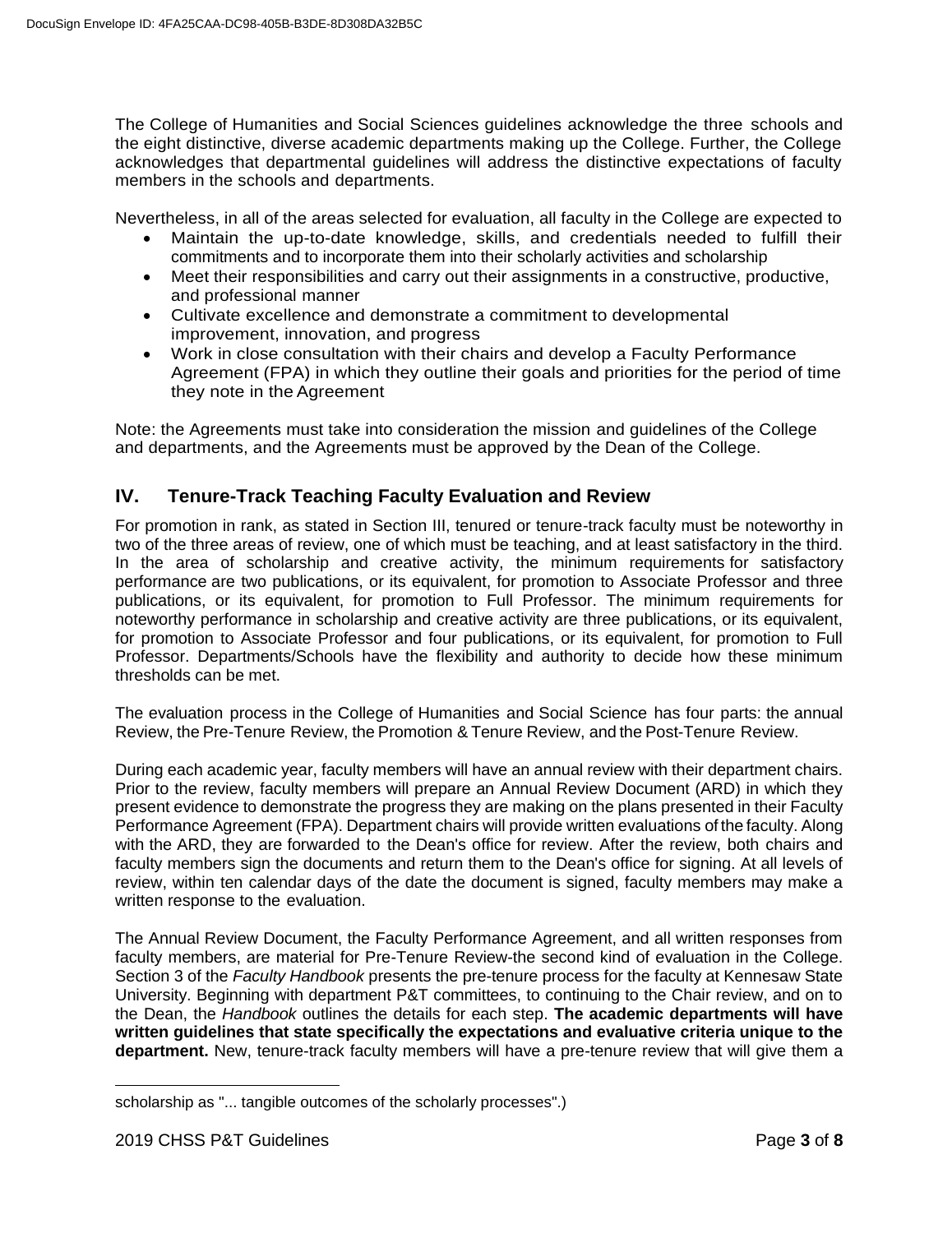clear picture of the progress they are making toward tenure. Letters of review state specifically the strengths and weaknesses of the faculty members under pre- tenure review.

The Annual Review Document, the Faculty Performance Agreement, and all written responses from faculty members, are material for Promotion and Tenure -the third kind of evaluation in the College. Section 3 of the *Faculty Handbook* present the promotion and tenure process for the faculty at Kennesaw State University. Beginning with department committees, continuing to the College level, and on to the University level, the Handbook outlines the details for each step.

The fourth level of review is Post-Tenure Review. Board of Regents' policy states that each institution shall conduct post-tenure reviews of all tenured faculty members. Each faculty member is to be reviewed five years after the most recent promotion or personnel action, and reviews shall continue at five-year intervals unless interrupted by a further review. Section 3 of the *Faculty Handbook* describes the post-tenure review process and what faculty members up for post-tenure review have to submit.

At all levels of review, faculty are expected to demonstrate the quality and significance of their work (Section 3 if the KSU *Faculty Handbook).* Faculty members' performance must be noteworthy in at least two areas, of which teaching, advising, and mentoring must be one, and satisfactory in the third. In some cases, probationary credit towards tenure may be awarded at the assistant or associate professor level to new hires who have previously held full-time faculty employment at Kennesaw State University or other colleges or universities. In accordance with the Board of Regents (BOR) Academic & Student Affairs *Handbook* and the Kennesaw State University *Faculty Handbook* (see section "Tenure Review"), an individual may be granted between 1 to 3 years of prior credit towards tenure based on previous full-time faculty employment. Faculty members who use probationary years of credit towards tenure and/or promotion must clearly state in their narrative the number of years of previous work they are including as part of their portfolio performance evaluation and provide detailed documentation of performance in the three areas of evaluation during those years as the ones at KSU. In addition, the number of years of previous work included as part of the performance review cannot exceed five full years of full-time appointment.

In cases where prior credit towards tenure has been awarded, promotion & tenure review committees must take into account activities completed in all review categories for the period stated in the narrative before the individual was hired in a full-time associate or assistant professor position at KSU.

As stated in the *Faculty Handbook,* untenured faculty who use probationary credits toward tenure as part of their tenure bid and who do not receive tenure are given one additional attempt to obtain tenure during their sixth year of eligibility (i.e., their required year for tenure as outlined on their faculty tenure and promotion status sheet).

#### **Definitions of Satisfactory and Noteworthy Contributions**

Satisfactory faculty consistently fulfill fundamental job expectations and contribute to the everyday functioning of their department, college, and university. They are productive members of the greater academic community.<sup>3</sup>

Noteworthy faculty consistently exceed their fundamental job expectations. They make notable contributions to their greater academic communities.

The following sections intend to help clarify what satisfactory and noteworthy contributions means in CHSS. However, each department must develop its own examples of what constitutes satisfactory

 $\overline{a}$ 

<sup>&</sup>lt;sup>3</sup> Faculty who do not meet satisfactory standards are considered not meeting expectations.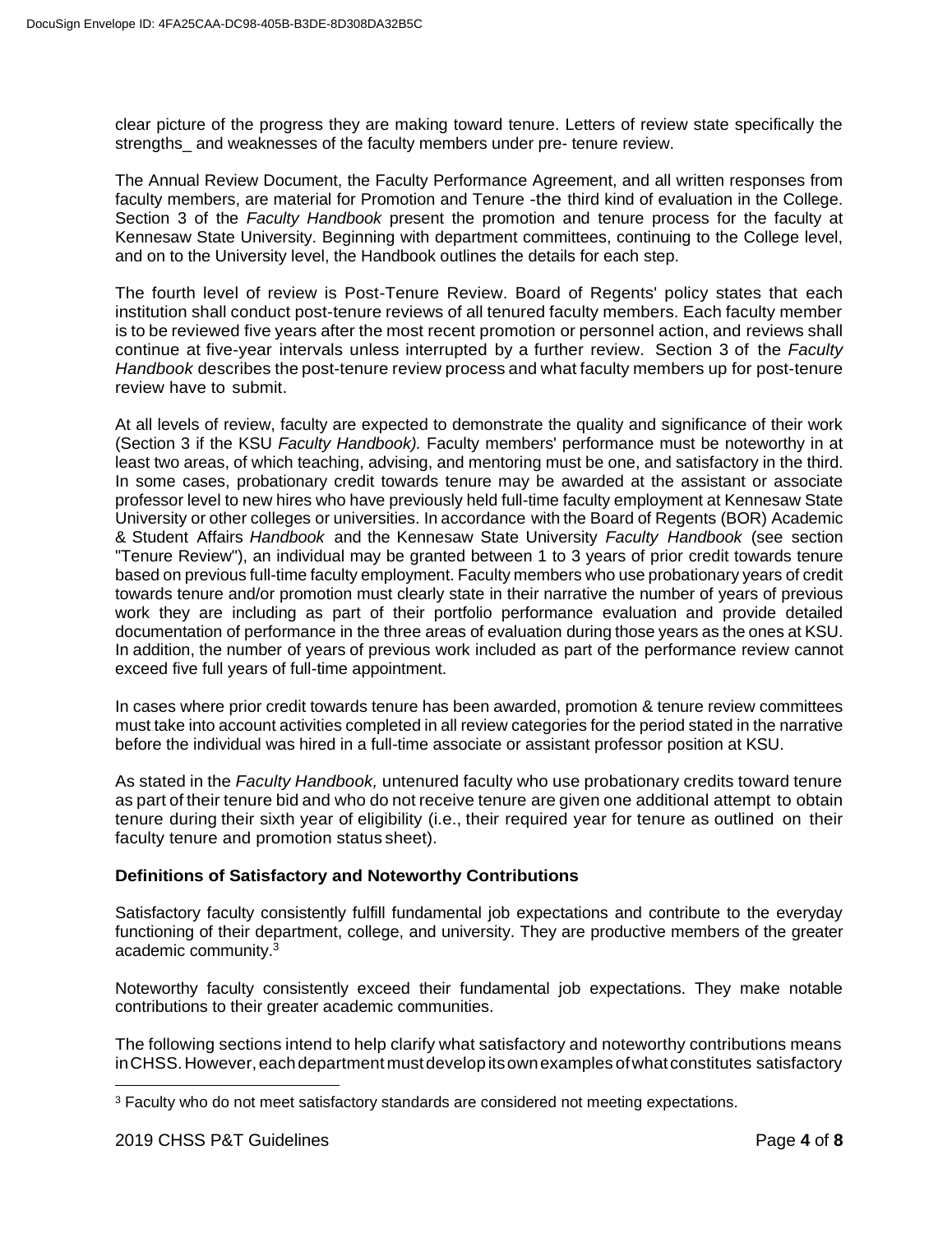and noteworthy performance in each performance area and at each rank.

#### **Teaching, Advising, and Mentoring:**

Faculty members are fulfilling satisfactory requirements at both the Associate and Full Professor levels through a demonstrated record of successful teaching, advising, and mentoring in which instruction and assessments are aligned with course objectives. Faculty members are expected to be available and responsive to students, and they should generally meet the criteria for effective teaching practices as specified by departmental guidelines. Further, candidates should demonstrate a commitment to incorporating relevant and timely best practices in their classrooms.

#### **Promotion to Associate Professor: Noteworthy**

By the time candidates petition for promotion to Associate Professor, they should have fulfilled all requirements for satisfactory teaching, advising, and mentoring as well as achieved some combination of

- The use of diverse and effective pedagogical strategies as evidenced by syllabi, lesson materials, teaching philosophy, peer observations, or student feedback
- The use of a variety of materials and techniques that are designed to enhance student learning and engagement
- A demonstrated commitment to continued improvement through reflection, participation in professional development courses or activities, attendance at conferences focused on teaching and learning, or solicitation of feedback from peers and students
- The development of new courses
- Demonstrated evidence of effective advising or mentoring

#### **Promotion to Full Professor: Noteworthy**

By the time candidates petition for promotion to Full Professor, they should have fulfilled all requirements for satisfactory teaching, advising, and mentoring at the Associate Professor level as well as achieved some combination of

- Departmental or college level awards/recognition of teaching
- The development of new courses or the development of courses to be delivered in new formats
- Publication in journals and/or presentation at conferences focused on the scholarship of teaching and learning
- Evidence of working with undergraduate or graduate students on research projects
- Involvement in curriculum revisions
- Involvement in curriculum assessment procedures
- Leadership at relevant faculty workshops in the area of scholarship of teaching and learning
- Mentorship of faculty in the area of teaching, advising, and mentoring
- The receipt of grants that are specifically for the scholarship of teaching & learning or classroom improvement
- Development of innovative pedagogical strategies
- Excellence in peer reviews (each department will develop its own objective peerreview process)

#### **Scholarship and Creative Activity:**

It is incumbent upon the faculty to demonstrate the quality and significance of their research and creative activities (such as publication venue, acceptance rates, readership, etc.) as well as their contributions in multi-authored works. The focus of research and creative activities should be to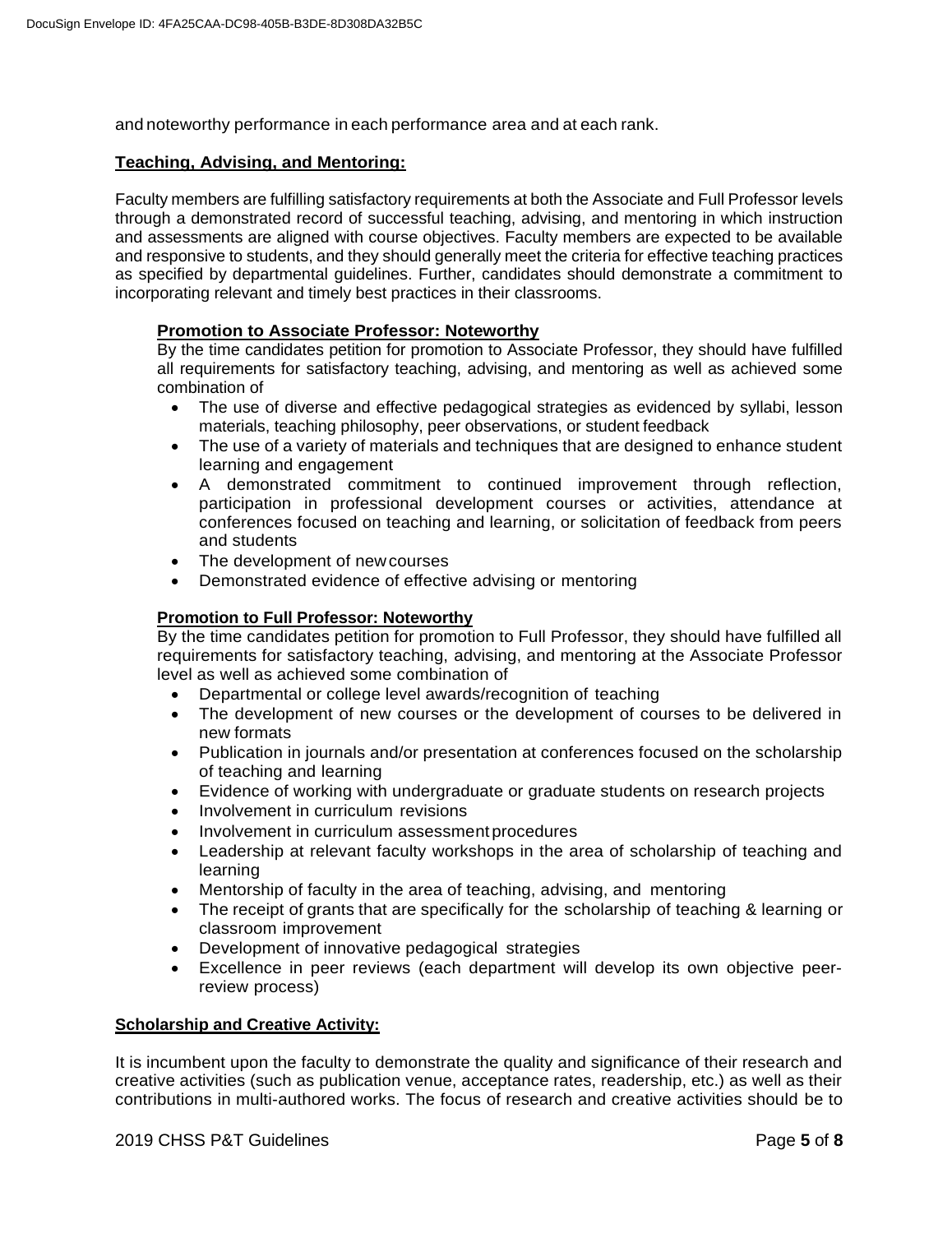generate original, peer-reviewed work. Faculty members' research should follow an arc commensurate with their academic expertise, teaching assignments, and mission of their specific departments. Examples of Scholarship and Creative Activity that will be given priority in evaluations of Scholarship and Creative Activity include, but are not limited to

- Journal articles
- Book chapters
- Edited volumes
- Single- or co-authored books
- Funded grants
- Other research and creative activities for which the candidate can make a strong case regarding their quality and significance
- Other activities as deemed appropriate by departmental P&T guidelines

There are other examples of Scholarship and Creative Activity which establish the research trajectory of the faculty member and should be given consideration in this category. Such works include, but are not limited to

- Conference presentations
- Conference proceedings
- Articles in trade publications
- External unfunded grants
- Other research and creative activities for which the candidate can make a strong case regarding their quality and significance
- Other activities as deemed appropriate by departmental P&Tguidelines

CHSS recognizes that different fields and disciplines emphasize different forms of knowledge and scholarly production, and thus it is difficult to set clear and specific minimum standards across a college as diverse as CHSS. However, the college also recognizes the need to set and make transparent minimum standards for promotion & tenure, and it recognizes the need to require standards consistent with the research aspirations of the university. Balancing these needs, departments must establish promotion & tenure guidelines that clearly delineate specific minimum expectations for satisfactory and noteworthy achievement in Scholarship and Creative Activity.

#### **Promotion to Associate Professor and Full Professor**

Manuscripts should be published, in press, or fully accepted for publication, and they should be published during the candidate's time at KSU unless probationary credit toward tenure and/or promotion was awarded at the time of hiring. In that case, reviewers must take into account research and creative activities completed during up to the last five years while holding a fulltime faculty member position. Other scholarly work or creative activity will be taken into consideration in evaluating one's performance in this area as defined in departmental guidelines.

#### **Professional Service:**

Professional Service is required for all faculty members. Faculty should consult with their department chairs to determine the percentage of workload that should be devoted to departmental, college, university, disciplinary, or other professional service.

#### **Promotion to Associate Professor: Satisfactory**

By the time candidates petition for promotion to Associate Professor, they should have a demonstrated record of engagement in appropriate departmental committees. Some service at the college or university levels, or relevant disciplinary organizations, is also expected.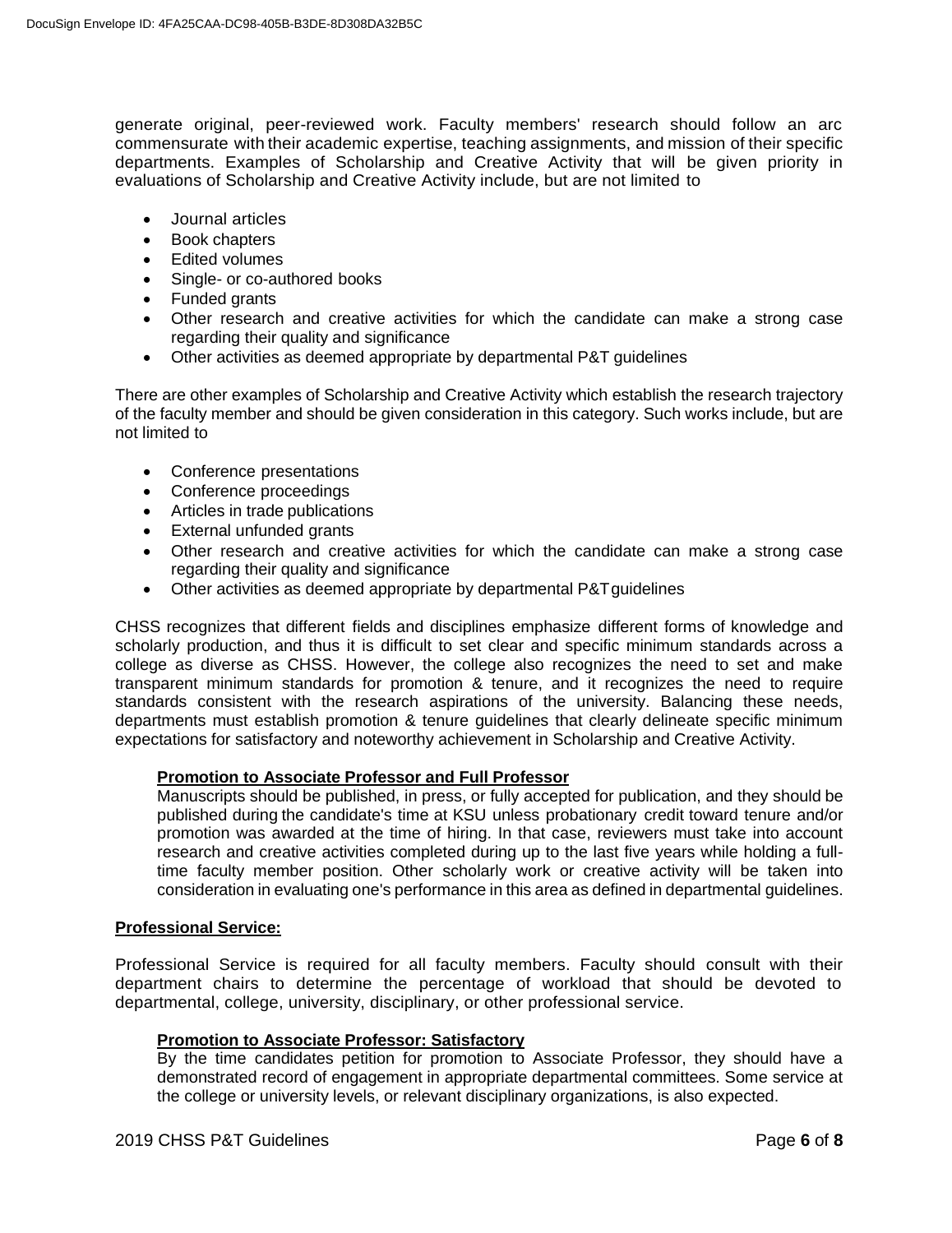#### **Promotion to Associate Professor: Noteworthy**

For noteworthy achievement in professional service, faculty members should provide a clear rationale demonstrating the relationship between their service commitments and academic expertise. By the time candidates petition for promotion to Associate Professor, they should have fulfilled all requirements of satisfactory service, as well as some combination of the following:

- Participation on a college level committee
- Contribution to statewide or regional professional or academic organizations
- Major engagement on a committee organized at the department level or higher
- Student organization advising
- Activity in department-, college-, or university-level community engagement
- Other service expectations as defined as relevant by departmental guidelines

#### **Promotion to Full Professor: Satisfactory**

By the time candidates petition for promotion to Full Professor, they should have a demonstrated record of engagement at the departmental level. Significant contributions to college, or university committees, or relevant professional or disciplinary organization beyond the university are expected.

#### **Promotion to Full Professor: Noteworthy**

For noteworthy achievement in professional service, faculty members should provide a clear rationale demonstrating the relationship between their service commitments and academic expertise. By the time candidates petition for promotion to Full Professor, they should be recognized for their leadership in service activities. They should meet all expectations of the satisfactory level of service, as well as some combination of

- Leadership in department-, college-, or university-level communityengagement
- Major engagement in a regional, national, or international academic organization
- Editorial board member or peer reviewer for national or international-level publications and conferences
- Other professional service expectations as defined as relevant by departmental guidelines

# **V. Tenure-Track Teaching Faculty — Evaluation and Review Material**

All material for Promotion and Tenure Review must be submitted using university procedures as defined in the *Faculty Handbook*. In addition, however, portfolios for the College of Humanities and Social Sciences must contain, from the period of the review, all quantitative student evaluations and a clear, concise, and meaningful statistical analysis of the evaluations; complete qualitative evaluations of all courses taught; and complete copies of all material submitted as examples of scholarship, e.g., entire articles and not just the first page of the article.

In addition, the faculty narrative must include the quality and significance of one's Scholarship and Creative Activity, including a description of the quality and significance of any publications or presentations and their venues (i.e., peer review process, acceptance/rejection rates, impact factors, and citation indexes).

## **VI. Lecturers and Senior Lecturers**

As stated in the *Faculty Handbook* (Section 3), the review for promotion of lecturers is optional. For lecturer and senior lecturer performance expectations, review process, portfolio guidelines and